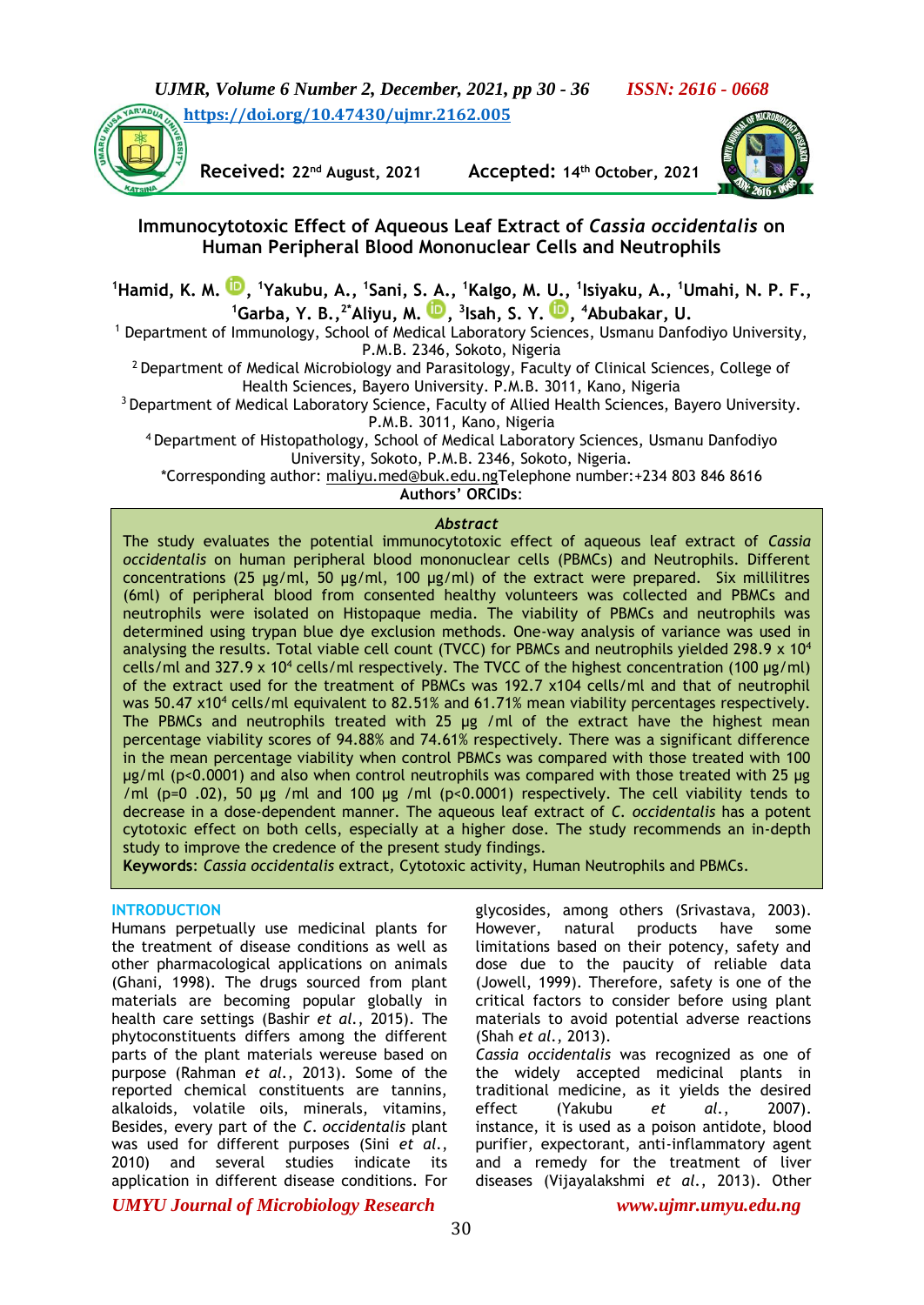uses include anti-microbial agent (Sadiq *et al.*, 2012), antioxidant (Daniyan *et al.*, 2011), immunosuppressive and larvicidal (Abirami *et al.*, 2011) or in wound healing (Garba *et al.*, 2015), sores, itch, cutaneous diseases, bone fracture, fever, ringworm, skin diseases, throat infection (Arya *et al.*, 2010) to mention but a few. Local communities are using the fresh leaves of the plant without prior knowledge of its effect on the body, thus necessitate an effort to assess its safety (Berinyuy *et al.*, 2015).

Presumably, the *C*. *occidentalis* may affect the immune system, based on its ability to triggers anti-inflammatory response with consequent production of anti-inflammatory cytokines (Koffuor *et al.*, 2016). The immune system protects the body against invading microorganisms (Bomford, 2010). It comprises several cells and cells secretion that identify and neutralize an unlimited number of threats (Naga *et al.*, 2014). Peripheral blood mononuclear cells (PBMCs) are a group of blood cells that possess a round nucleus and function to protect the body against infections. These major cells of the immune system consist of lymphocytes, monocytes, or macrophages. Neutrophils are one of the most popular groups of cells out of many that scout to protect against microbes; they are indispensable in the immune system (Kruger *et al.*, 2015).

A report shows that the *C*. *occidentalis* contain phytotoxins (Rekha *et al.*, 2016). Accordingly, the plants may be toxic to the immune cells, as exposure of immune cells to the toxic compounds may lead to a decrease in cell viability and cell death (Sudeep *et al.*, 2017). Indeed, a study has indicated, the use of plant extracts in high dose could lead to toxic injury to the kidneys, liver, intestine and immune cells, which interfere with normal biological functions (Mainasara *et al.*, 2016). Most of the previous studies concentrate on medicinal uses, application or properties of the plants in different research models (Kangiwa*et al.,* 2017; Tochukwu *et al.*, 2018).

Of note, people consume the extract of *C. occidentalis* for treatment of many bacterial and fungal infections; but are ignorant of the concentration they ingested. The information on human PBMCs and neutrophils viability after exposure to aqueous leaves extract of *C. occidentalis* is scarce. Consequently, this study focused on the potential immunocytotoxic effect of aqueous leaves extract of *C. occidentalis* on human PBMCs and neutrophils. This will serve as another concerted effort to provide much-needed information on this important plant.

## **MATERIALS AND METHODS**

## **Plant Collection and Identification**

Fresh leaves of *C. occidentalis* were collected locally. The plant taxonomic identification and assigning of specimen voucher numbers were carried out at the Department of Botany, Usmanu Danfodiyo University Sokoto, Nigeria. The voucher number assigned was UDUH/ANS/0110.

#### **Preparation of Plants Materials**

Fresh leaves of *C. occidentalis*werewashed thoroughly, shade-dried, coarsely powdered using mortar and pestle and then sieved. Subsequently, 1300 g of the dried powder was dissolved in 7 L of distilled water. We left thepreparation to soak for 24 hours in a water bath set at 40℃. Then we filtered the preparation using Whatman No. 1 filter paper. The resultant filtrate was concentrated to dryness at 40℃ under reduced pressure (Gadanya and Muhammad, 2018). A weighing quantity of 0.1 g of the dried extract was dissolved in 1 ml of distilled water, and this served as the stock.

#### **Blood Sample Collection and Processing**

Six millilitres (6 ml) of whole blood was collected from consented healthy volunteer using the Monovette vacutainer system and sample collected was transferred into a labelled lithium heparin tube, and mixed properly—the blood sample was used for isolation of human PBMCs and neutrophils.

## **Isolation of PBMCs and Neutrophils**

The procedure was carried out according to the manufacturers' instructions. Briefly, 3 ml of Histopaque-1119 (Sigma-Aldrich® Co. UK) was added to a 15 ml conical centrifuge tube. Subsequently, 3 ml of Histopaque-1077 (Sigma-Aldrich® Co. UK) was carefully layered onto the Histopaque-1119 and brought to room temperature. Carefully 6 ml of whole blood was layered onto the upper gradient of the two different density Histopaques and centrifuged at 700 × g for 30 minutes at room temperature. PBMCs were obtained from the first layer (onto Histopaque 1077), and neutrophils were isolated from the second buffy coat layer (onto Histopaque 1119). The cells were then washed twice with RPMI 1640 (Sigma-Aldrich® Co. UK) at  $200 \times g$  for 10 minutes. The cells were resuspended in 2 ml of RPMI 1640 media each and immediately used.

#### **PBMCs and NeutrophilsCount (Trypan blue assay)**

The cells were counted using a haemocytometer, 10 μl of 0.4% Trypan Blue (Lobal Chemie Mumbai, India) solution (w/v)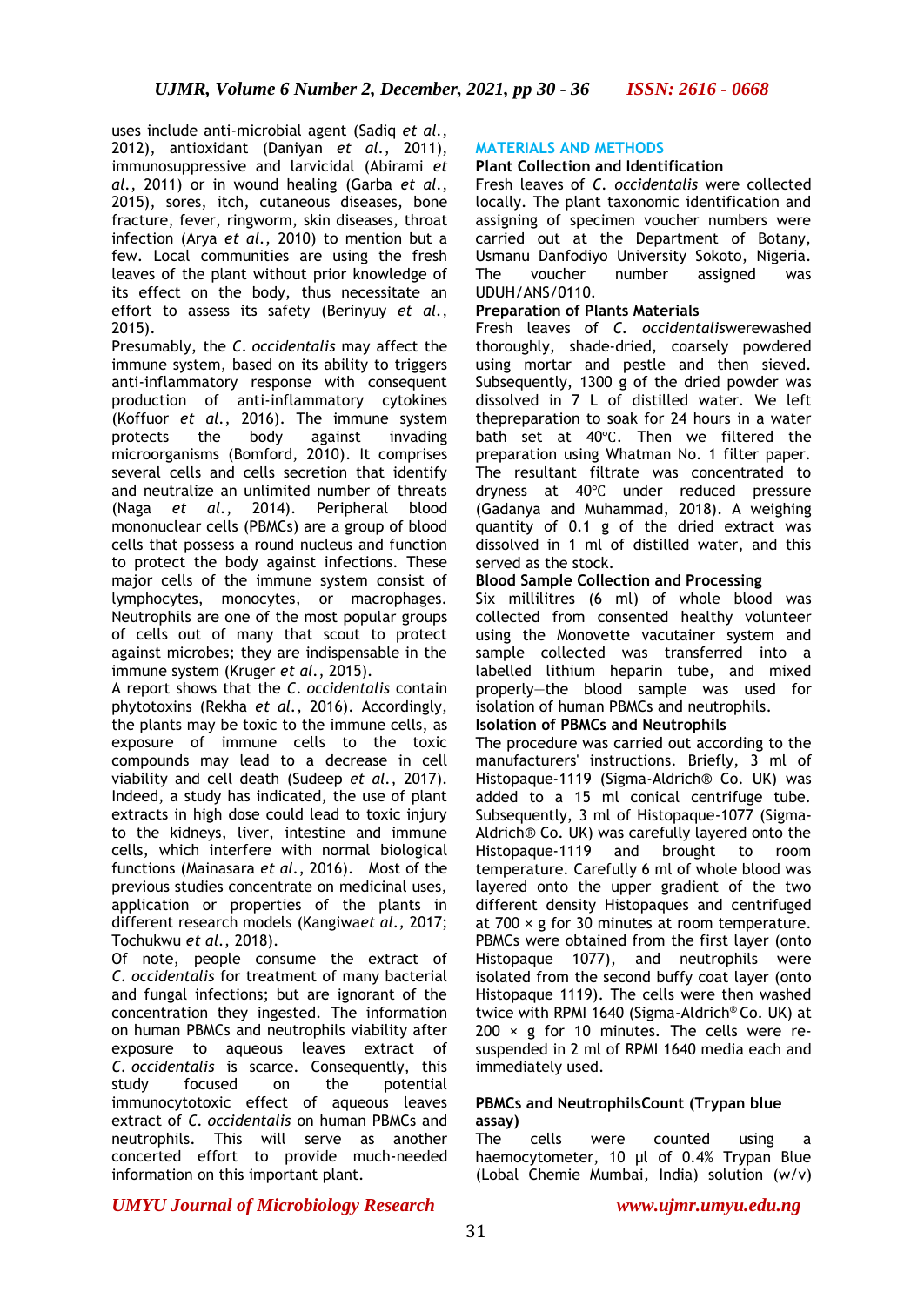was dispensed into a 2 ml Eppendorf tube then 10 μl of each of the PBMCs and the neutrophil suspension was added into different tubes (dilution factor = 2) and mixed thoroughly, the mixture was allowed to stand for 5 minutes. With the cover slip in place, the pipette was used to transfer 10 μl of the Trypan blue-cells suspension mixture to both chambers of the haemocytometer. Both the viable and nonviable cells were counted using a microscope. Non-viable cells are stained blue, whereas viable ones remain colourless. The percentage of viable cells was calculated.

#### **Treatment of PBMCs and Neutrophils with Plant Extract**

Ten sets of 2 ml falcon tubes, five for each PBMCs and Neutrophils, were placed in a tube rack. And into each tube 50 µl of PBMCs (298.9  $x$  10<sup>4</sup> cells/ml) or neutrophils (327.9  $x10^4$ cells/ml) suspension was dispensed then 50 µl of each of the following concentration 25 µg/ml, 50 µg/ml and 100 µg/ml of the *C. occidentalis* plant extract were added into the tubes respectively. The tubes labelled appropriately were incubated at  $37^{\circ}$ C for  $30$ minutes in an incubator. A tube containing the PBMCs or neutrophils suspended in RPMI 1640 media without plant extract was considered as the control. All the treatments were carried out in duplicate (Sudeep *et al.*, 2017). Cell count was carried out using Trypan blue assay after the incubation as described above.

## **Statistical Analysis**

The data obtained were entered into SPSS version 21 (IBM, USA) for analysis. Continuous variables are expressed as mean and standard deviation (SD) or mean percentage. One-way between-groups analysis of variance (ANOVA) with Post-hoc Test (Bonferroni) was carried out to compare the different concentrations of the extract. The p-value of  $\leq$  0.05 was used to determine the level of statistical significance.

## **RESULTS**

## **PBMCs and Neutrophils Count**

The total viable cell count (TVCC) of PBMCs immediately after isolation was 298.9 x10<sup>4</sup> cells/ml (SD=2.91). The total viable cell count of neutrophils immediately after isolation was 327.9  $x10^4$  cells/ml (SD=1.07). The mean percentage viability scores of PBMCs and neutrophils before treatment were 96.00% and 96.56% respectively. As depicted from Table 1, the TVCC of the control PBMCs was 273.1 x10<sup>4</sup> Post-hoc comparisons using Bonferroni tests showed that there was a-significant difference in mean percentage viability score when

cells/ml (SD=4.32). The TVCC of the lowest concentration (25 µg/ml) of the*C occidentalis* extract used for the treatment of PBMCs was  $204.8x10<sup>4</sup>$  cells/ml (SD=5.02) that of the highest concentration (100  $\mu$ g/ml) was 192.7 x10<sup>4</sup> cells/ml (SD=6.33). From Table 2, the TVCC of control neutrophils was 257.7 x10<sup>4</sup> cells/ml (SD=9.14). The TVCC of the lowest concentration (25 µg/ml) of the *C. occidentalis* extract used for the treatment of Neutrophils was  $143.9x10^4$  cells/ml (SD=6.43) that of the highest concentration (100µg/ml) was 50.47  $x10<sup>4</sup>$  cells/ml (SD=1.57).

#### **Effect of the** *C. occidentalis* **Extracts on PBMCs.**

As shown in Table 1, the mean percentage viability scores of control PBMCs was 95.16%. Those PBMCs treated with 25 µg /ml of the extract have the highest mean percentage viability scores of 94.88%, while the least TVCC was among the PBMCs treated with 100 µg /ml of the *C. occidentalis* extract (82.51%). Analysis of variance (ANOVA) revealed that there was a significant difference in human PBMCs' mean percentage viability scores across the different concentrations of the *C. occidentalis* extract (25  $\mu$ g/ml, 50  $\mu$ g/ml, 100  $\mu$ g/ml) as well as control (*p*<0.0001). Post-hoc comparisons using the Bonferroni tests indicated that there was no significant difference in mean percentage viability score between control PBMCs and those treated with 25 µg /ml and 50 µg /ml of the *C. occidentalis* extract (*p*>0.05). However, there was a significant difference in the mean percentage viability score when control PBMCs were compared with those treated with 100 µg /ml (*p*<0.0001).

#### **Effect of the** *C. occidentalis* **Extracts on Neutrophils.**

However, from Table 2, the mean percentage viability scores of control neutrophils were95.31%. Those neutrophils treated with 25 µg /ml of the *C. occidentalis* extract have the highest mean percentage viability scores of 74.61%, while the least was among the neutrophils treated with 100 µg/ml of the extract 61.71%. Analysis of variance (ANOVA) revealed that there was a significant difference in human neutrophils mean percentage viability scores across the different concentrations of the extract  $(25 \text{ µg/ml}, 50 \text{ µg/ml}, 100 \text{ µg/ml})$  as well as control (*p*<0.0001).

control neutrophils were compared with those treated with 25 µg /ml (*p*= 0 .02), 50 µg /ml and 100 µg /ml (*p*<0.0001) respectively.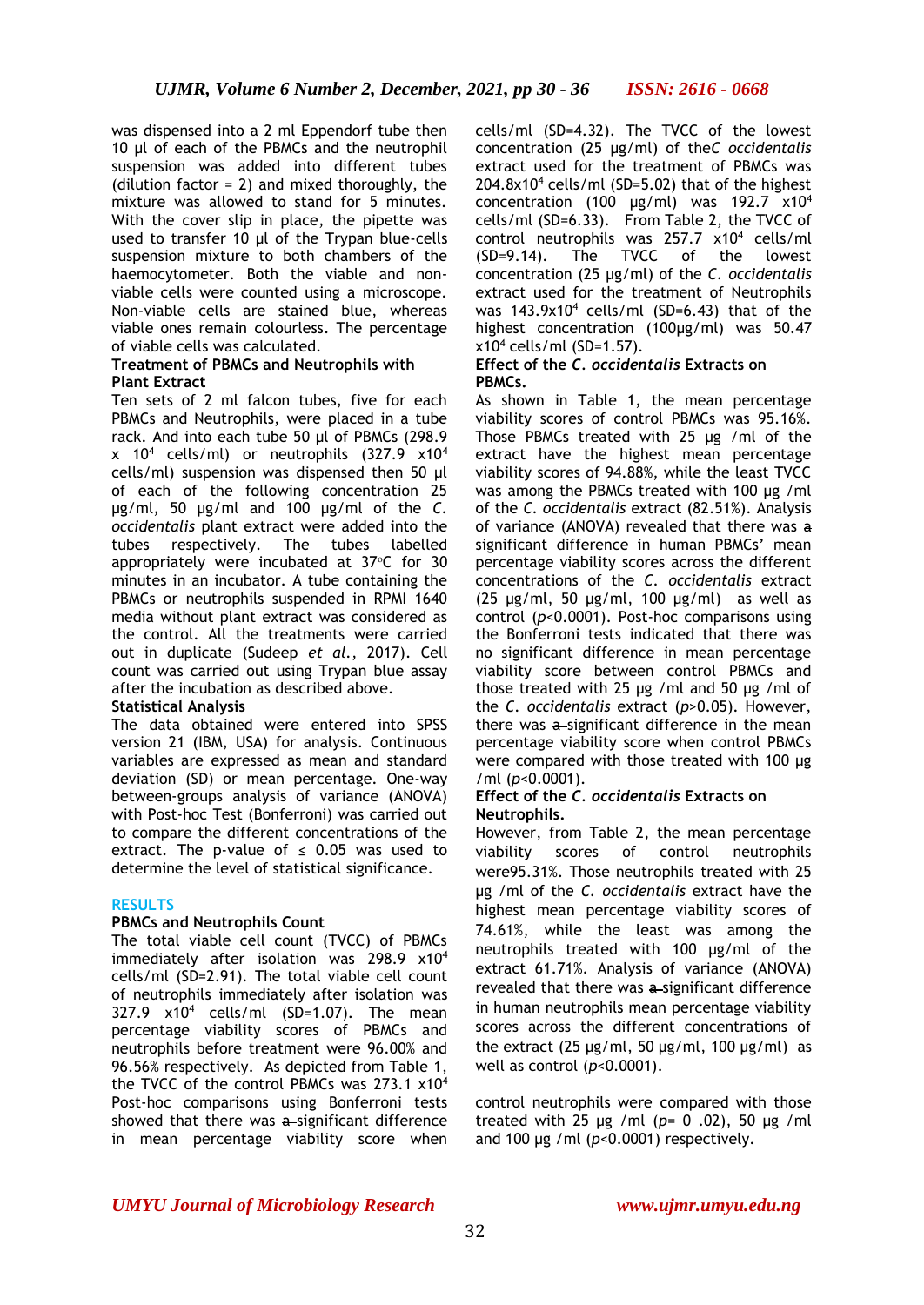| C. occidentalis Extract       | <b>Table 1.</b> LITECT OF QIFICIENT CONCENTRATIONS OF THE C. <i>OCCIDENTIQUS EX</i> TRACT ON PDMCS VIADITITY<br><b>PBMCs</b> |                    |                 |
|-------------------------------|------------------------------------------------------------------------------------------------------------------------------|--------------------|-----------------|
| Concentration<br>$(\mu g/ml)$ | TVCC $x104$ cells/ml                                                                                                         | Mean viability (%) | <i>p</i> -value |
|                               | Mean (SD)                                                                                                                    |                    |                 |
| Control                       | 273.1(4.32)                                                                                                                  | 95.16              | < 0.0001        |
| 25                            | 204.8 (5.02)                                                                                                                 | 94.88              |                 |
| 50                            | 185.4 (3.97)                                                                                                                 | 93.47              |                 |
| 100                           | 192.7 (6.33)                                                                                                                 | $82.51$ a***       |                 |

**Table 1:** Effect of different concentrations of the *C. occidentalis* extract on PBMCs viability

TVCC: Total viable cell counts, a =Control vs. 100 µg/ml, \*\*\*p<0.0001

**Table 2:** Effect of different concentrations of the *C. occidentalis* extract on neutrophils viability

| C. occidentalis Extract       | <b>Neutrophils</b>   |                        |                 |
|-------------------------------|----------------------|------------------------|-----------------|
| Concentration<br>$(\mu g/ml)$ | TVCC $x104$ cells/ml | Mean viability (%)     | <i>p</i> -value |
|                               | Mean (SD)            |                        |                 |
| Control                       | 257.7 (9.14)         | 95.31                  | < 0.0001        |
| 25                            | 143.9(6.43)          | $74.61$ <sup>a**</sup> |                 |
| 50                            | 72.33 (3.53)         | 72.31 b***             |                 |
| 100                           | 50.47 (1.57)         | 61.71 $\text{C}^{***}$ |                 |

TVCC: Total viable cell counts, a =Control vs. 25µg/ml, b=Control vs. 50µg/ml,c= Control vs.100  $\mu$ g/ml,  $\mu$ <sup>-</sup>p=0.02,  $\mu$ <sup>- $\mu$ </sup> p<0.0001,

#### **DISCUSSION**

Assessment of the cytotoxic potential of compounds in medicinal plants intended for therapeutic use is mandatory to establish drug safety (Teixeira *et al.*, 2003). Cytotoxic compounds kill living cells through insidious genetically organized mode termed apoptosis, or through haphazard rapid disintegrative modus operandi: necrosis (Çelik, 2018). Researchers employed different methodologies for the assessment of cytotoxicity among living cells (Niles *et al.*, 2007). Medicinal plants with cytotoxic potential stand a chance in cancer therapy (Anantachoke *et al.*, 2020).

This study shows that the TVCC as well as mean percentage cell viability, tends to decreased with an increased in concentrations of *C. occidentalis* plant extract for both PBMCs and neutrophils. This suggests *C. occidentalis* possess the dose-dependent cytotoxic effect on the PBMCs and neutrophils. This study demonstrated that the mean percentage viability of PBMCs and neutrophils before treatment and among control cells were within the reported range as the normal cell viability was 90–95% as highlighted by earlier researches (Chahra *et al.,* 2016; Kalgo *et al.,* 2019*;* Kalgo *et al.,* 2020).

*UMYU Journal of Microbiology Research www.ujmr.umyu.edu.ng* While comparing the mean percentage viability scores between groups, we observed no Our result findings are in line with Sudeep *et al.* (2017) which reported cytotoxicity on human lymphocytes after treatment with three different plant extract *in-vitro*. Kalgo *et al.* (2020) reported a cytotoxic effect on human

significant difference between low dose extract (25 µg/ml and 50 µg/ml) and control for PBMCs. On the other hand, significant differences exist at the highest extract dose concentration (100 µg/ml) in both cell groups. The indifferences may be attributed to the low doseconcentration effect of the *C. occidentalis*  plant extract on the cells as such do not exert significant cytotoxicity. *In-vitro* toxicity profile of the *C. occidentalis* extract might be safe for use up to a defined effective concentration (Lombardo *et al.*, 2015).

Despite the profound therapeutic advantages possessed by some of the medicinal plants, some constituents of medicinal plants are potentially toxic (Akintonwa *et al.*, 2009). Indeed, drugs of plant origin are not free from toxic effects (Edziri *et al.*, 2011). The cytotoxicity witnessed on the PBMCs and neutrophils may be because of some chemical constituents that *C. occidentalis* leaves contain which exerts cytotoxic effects at specific<br>concentrations. The presence of concentrations. The presence of anthraquinones, emodin, glycosides, toxalbumin, and other alkaloids contained in *C. occidentalis* can explain the encountered toxicity (Al-Snafi, 2014). Cytotoxic compounds kill live cells (Sudeep *et al.*, 2017).

PBMCs after treatment with a high concentration of aqueous stem back extract of *Vitellaria paradoxa*. Boudoukha *et al.* (2016) reported dose-dependent-elastase inhibition, degranulation, phagocytosis, and chemotaxis of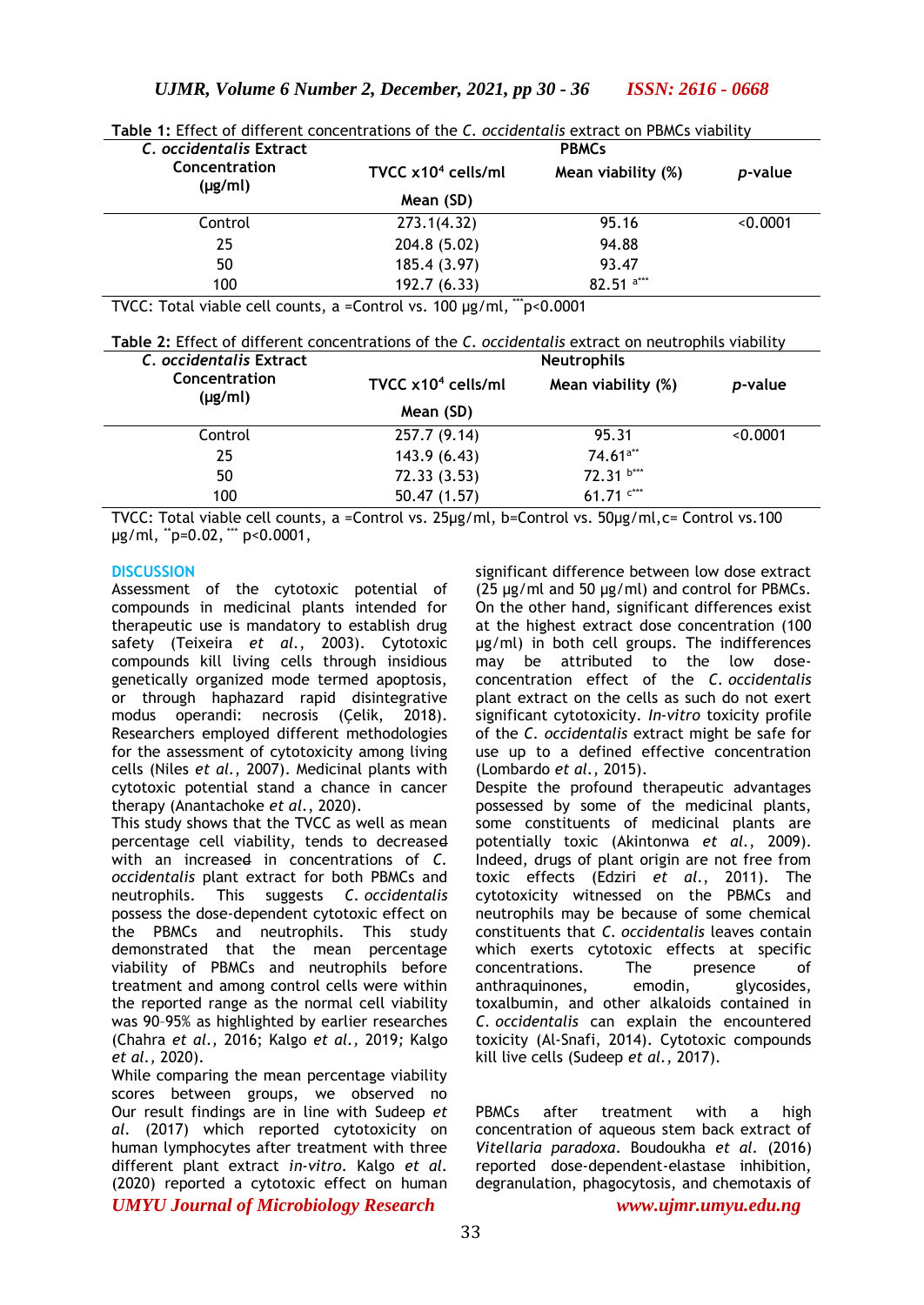neutrophils when exposed to *Santolina chamae cyparissus* extract. Similarly, attenuation of neutrophil recruitment and lowered myeloperoxidase activity in a murine study were observed when exposed to Phytol (Silva *et al.*, 2014) or *Passiflorasub peltata* plant extracts (Shanmugam *et al.*, 2020).

Neutrophils viability decrease with increasingconcentration of stem back extracts of *Vitellaria paradoxa* (Kalgo *et al.*, 2019). However, Patil *et al.* (2010) revealed the immunostimulatory effect of neutrophils upon exposure to *Bauhinia variegata* Linn bark extract. An *in-vitro* study showed that *C. occidentalis* act as an immunosuppressant on immune cells (PBMCs and neutrophils), and the plant extract treatment itself produced toxicity (Vijayabhaskar *et al.*, 2013). Indeed, the use of other cells viability assays would improve the credence of our findings.

## **REFERENCES**

- Abirami, D. and Murugan, K. (2011). HPTLC quantification of flavonoids, larvicidal and smoke repellent activities of Cassia occidentalis L.(Caesalpiniaceae) against malarial vectore Anopheles stephensi Lis (Diptera: Culicidae). *Journal of Phytology,* 3(2), 60-71.
- Akintonwa, A., Awodele, O., Afolayan, G., Coker, H.a.B. (2009). Mutagenic screening of some commonly used medicinal plants in Nigeria. *Journal of Ethnopharmacology,* 125(3), 461-470.
- Al-Snafi, A.E. (2014). The pharmacological activities of Alpinia galangal-A review. *International Journal for Pharmaceutical Research Scholars,* 3(1- 1), 607-614.<br>Anantachoke, N.
- N., Lovacharaporn, D., Reutrakul, V., Michel, S., Gaslonde, T., Piyachaturawat, P., Suksen, K., Prabpai, S., Nuntasaen, N. (2020). Cytotoxic compounds from the leaves and stems of the endemic Thai plant Mitrephora sirikitiae. *Pharmaceutical biology,* 58(1), 490-497.
- Arya, V., Yadav, S., Kumar, S., Yadav, J. (2010). Antimicrobial activity of *Cassia occidentalis* L (leaf) against various human pathogenic microbes. *Life Sciences and Medicine Research,* 9(1), e12.
- Bashir, L., Shittu, O., Busari, M., Sani, S., Aisha, M. (2015). Safety Evaluation of Giant African Land Snails (Archachatina maginata) Haemolymph on Hematological and Biochemical Parameters of Albino Rats. *Journal of*

## **CONCLUSION**

The study revealed a significant decrease in PBMCs and neutrophils viability when exposed to a higher concentration of *Cassia occidentalis*  plant extract but recorded an insignificant decrease in cellular viability of PBMCs at a lower concentration. This suggests potential immunocytotoxicity with more effect at higher concentration. However, there is a need for indepth study on the effect of *C. occidentalis* on human PBMCs and neutrophils. Notwithstanding, cytotoxicity studies on organ systems starting at a murine level can give more insight.

#### *Conflict of Interest*

Authors declare no conflict of interest

*Funding*

This research did not receive any funding.

*Advances in Medical and Pharmaceutical Sciences,* 3(3), 122-130.

- Berinyuy, E., Lawal, B., Olalekan, L., Olalekan, I., Yusuf, A., Sakpe, S., Ossai, P. (2015). Hematological Status and Organs/Body-weight Parameters in Wister Rats during Chronic Administration of Cassia occidentalis. *International Blood Research and Reviews,* 4(3), 1-7.
- Bomford, R. (2010). Ethnomedicine: A Source of Complementary Therapeutics. *Research Signpostt,* 159, 227-244.
- Boudoukha, C., Bouriche, H., Ortega, E., Senator, A. (2016). Immunomodulatory effects of Santolina chamaecyparissus leaf extracts on human neutrophil functions. *Pharmaceutical biology,* 54(4), 667-673.
- Çelik, T.A. (2018). Introductory Chapter, In: Çelik, T.A. (ed). Cytotoxicity. IntechOpen Limited, 5 Princes Gate Court, London, SW7 2QJ, UK.
- Chahra, D., Ramdani, M., Lograda, T., Chalard, P., and Figueredo, G. (2016). Chemical composition and antimicrobial activity of Evernia prunastri and Ramalina farinacea from Algeria. Issues in Biological Sciences and Pharmaceutical Research 4(5), 35-42.
- Daniyan, S., Oloruntimelehin, J., and Ifeadi, O. (2011). Antibacterial activity of *Cassia occidentalis* flower vegetable extract on selected bacteria. Asian Journal of Biomedical and Pharmaceutical Sciences 1(1).
- Edziri, H., Mastouri, M., Mahjoub, A., Anthonissen, R., Mertens, B.,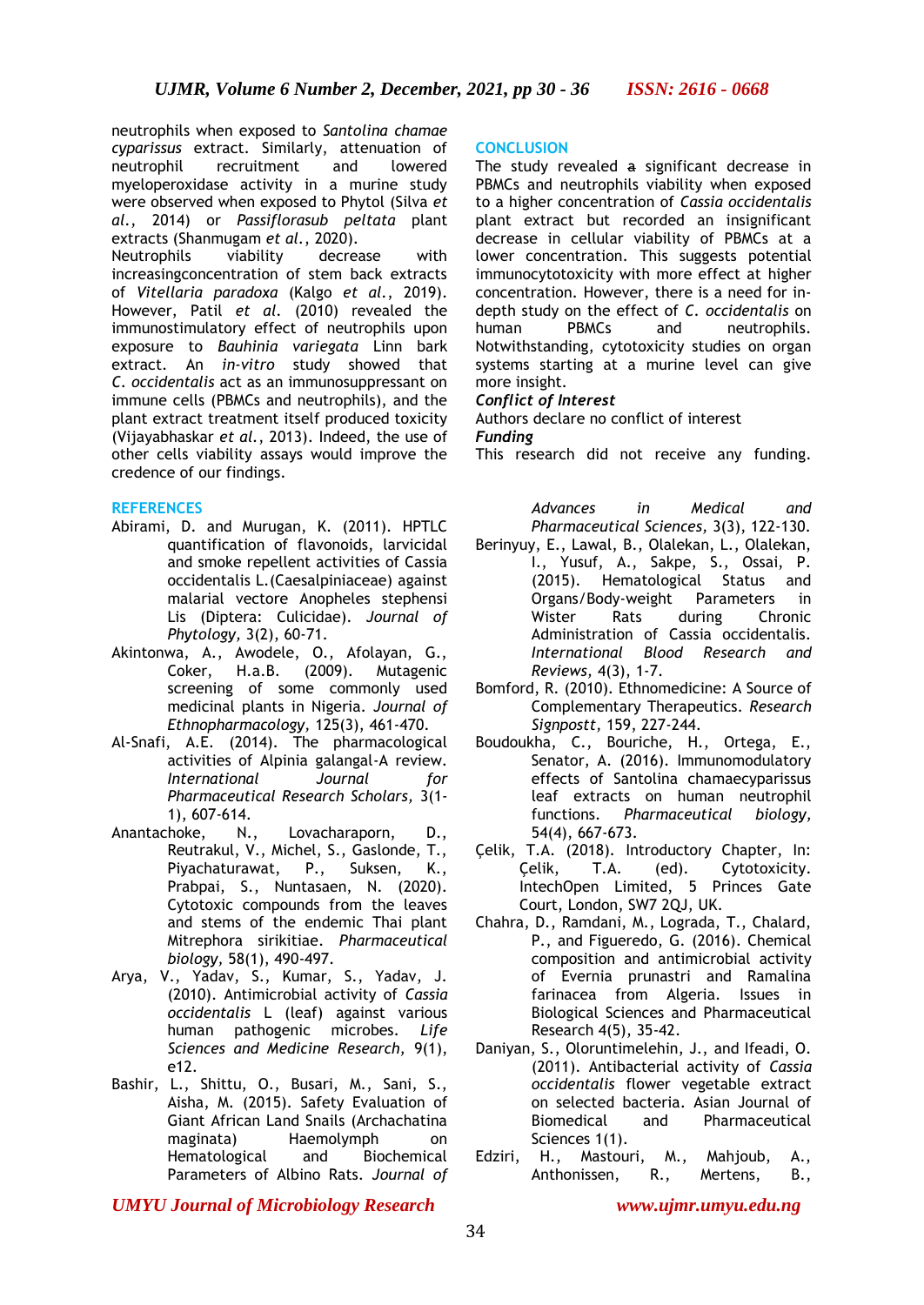Cammaerts, S., Gevaert, L., Verschaeve, L. (2011). Toxic and mutagenic properties of extracts from Tunisian traditional medicinal plants investigated by the neutral red uptake, VITOTOX and alkaline comet assays. *South African Journal of Botany,* 77(3), 703-710.

- Gadanya, A. and Muhammad, S. (2018). Hypolipidemic effect of oral administration of aqueous leaf extract of Senna occidentalis in rats. *Nigerian Journal of Basic and Clinical Sciences,* 15(1), 68.
- Garba, R., Saidu, A., Adeyemi, H., and Muhammad, H. (2015). Effect of methanolic extract of *Cassia occidentalis* L. root bark on body weight and selected biochemical parameters in alloxan induced diabetic rats. British Journal of Pharmacology and Toxicology 6(2), 39-49.
- Ghani, A. 2003. *Medicinal plants of Bangladesh: chemical constituents and uses*, Asiatic society of Bangladesh, 138, 1-16.
- Jowell, T. (!999). House of Commons official report (Hansard). *Herbal medicines*, 26, 426-427
- Kalgo, M.U., Hamid, K.M., Muhammad, U.A., Balarabe, A., Yeldu, M.H., Yahaya, I.S., Kalgo, Z.M., Aliyu, B., Bala, Y.G. (2019). Effects of Aqueous Stem Bark Extract of *Vitellaria paradoxa* on Human Neutrophil Function and Viability. *International Journal of Biological and Medical Research,* 10(3), 6782-6787.
- Kalgo, M.U., Hamid, K.M., Balarabe, A., Muhammad, U.A., Bala, Y.G., Raji, H.Y., Yusuf, A., Isiyaku, A., Bagudo, I.A., Usman, A. (2020). Cytotoxic Effect of Aqueous Stem Bark Extract of *Vitellaria paradoxa* on Human Peripheral Blood Mononuclear Cells. *IOSR Journal of Dental and Medical Sciences*, 19(2 Ser.4), 48-52
- Kangiwa, M.A., Nnaemeka, A.M., Oluwabusuyi, O.J., Bailade, T.E., Oluchi, O.-N.D., Iyioku, U.U. (2017). Effects of *Cassia occidentalis* on Inflammatory cells of Wister Rats Infected with *Salmonella Typhi*. *Annals of Medical Laboratory Science,* 1(1), 1-14.
- Koffuor, G.A., Abruquah, A.A., Audu, R., Amoah, J., Agwah, D. (2016). Patronage and perceived efficacy of herbal antityphoid preparations, and anti-*Salmonella* activity of a herbal preparation used in Ghana. *Journal of*

*applied pharmaceutical science,* 6(3),  $1 - 7$ .

- Kruger, P., Saffarzadeh, M., Weber, A.N., Rieber, N., Radsak, M., Von Bernuth, H., Benarafa, C., Roos, D., Skokowa, J., Hartl, D. (2015). Neutrophils: between host defence, immune modulation, and tissue injury. *PLOS Pathogens,* 11(3), e1004651.
- Lombardo, M., Kiyota, S., Kato, E.T.M., Mathor, M.B., Pinto, T.D.J.A., Kaneko, T.M. (2015). Evaluation of in vitro biological properties of Senna occidentalis (L.) Link. *Acta Scientiarum. Biological Sciences,* 37(1), 9-13.
- Mainasara AS, Oduola T, Musa U, Mshelia AS, Muhammed OA, Ajayi AS. (2011). Effect of *Vitellaria paradoxa* Stem Bark Ingestion on Kidney Functions in Wistar Rats; *British Journal of Pharmacuetical Research,* 1(2), 1-8.
- Naga, P., Rajeshwari, P. (2014). An overview on immunomodulators. *International Journal of Current Pharmaceutical and Clinical Research,* 4(2), 108-114.
- Niles, A. L., Moravec, R. A., Eric Hesselberth, P., Scurria, M. A., Daily, W. J., and Riss, T. L. (2007). A homogeneous assay to measure live and dead cells in the same sample by detecting different protease markers. Analytical Biochemistry 366(2): 197-206.
- Patil, J., Jalalpure, S., Hamid, S., Ahirrao, R. (2010). In-vitro Immunomodulatory Activity of extracts of *Bauhinia vareigata* Linn bark on Human Neutrophils. Iranian Journal of Pharmacology and Therrapeutics, 9(2) 41-46.
- Rahman, M.S., Moly, N.N., Hossen, M.J. (2013). Antimicrobial, Cytotoxic and Antioxidant Activity of The Exudate Of Calotropis gigantea. *International Journal of Pharmaceutical Sciences and Research,* 4(2), 745.
- Rekha, U., Thomas, J., Thomas, V., Tiju, J., Prakash, P., Latha, M. (2016). Therapeutic potential of the phytochemicals in Cassia occidentalis-a review. *European Journal of Pharmaceutical and Medical Research,* 3(9), 180-188.
- Sadiq, I.S., Shuaibu, M., Bello, A.B., Tureta, S.G., Isah, A., Izuagie, T., Nasiru, S., Kamaru, M.B. (2012). Phytochemistry and antimicrobial activities of Cassia occidentalis used for herbal remedies. *Journal of Chemical Engineering,* 1(1), 38-41.